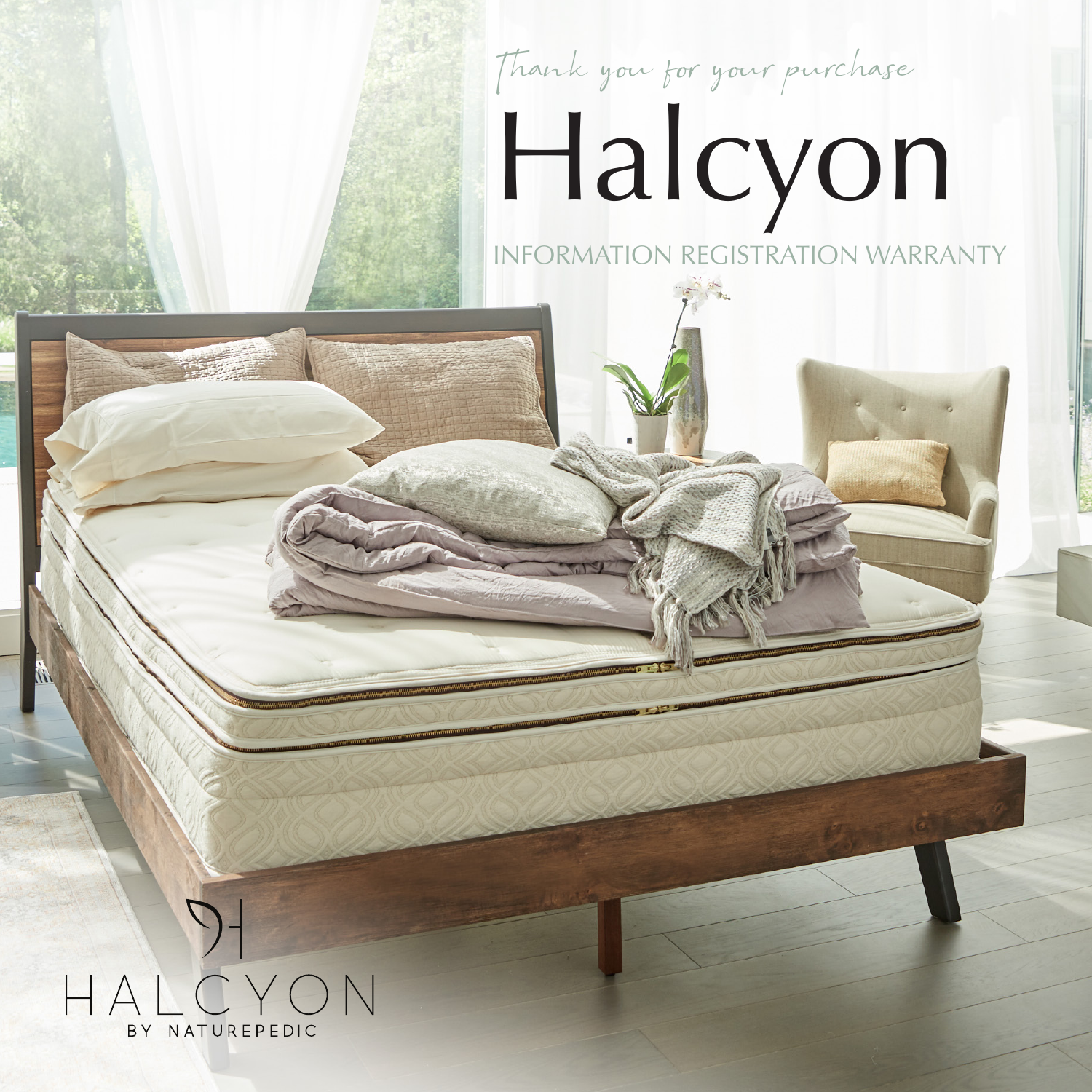Welcome to the family! With your new Naturepedic Halcyon mattress, you'll be sleeping product registration updates.

To start, please register your Naturepedic today by visiting naturepedic.com/register. When you register, we can keep you up to date on any announcements regarding your mattress. Your registration will also be filed in case of a warranty claim so that we can take care of you right

would love to hear from you on our website where you can leave a review. Your feedback helps your review with the link on your product's page.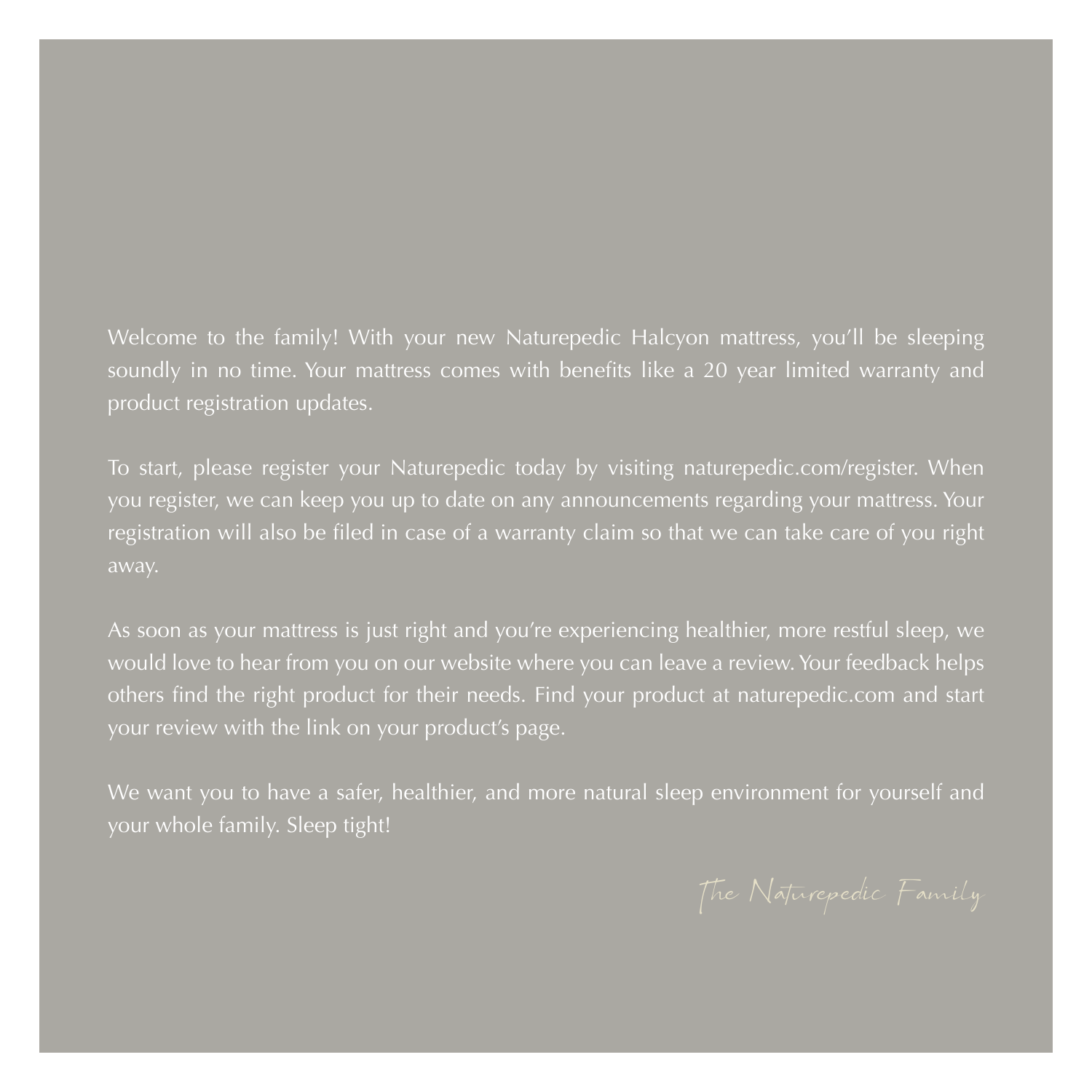### Comfort. Without Chemicals.TM

Naturepedic is all about bringing you a safer mattress by providing the highest quality products using organic materials. And we don't use the term "organic" lightly! Naturepedic is proud to be one of the few independently certified organic mattress manufacturers in the United States. Our organic certifications even allow us to trace your mattress materials back to their origin to confirm their purity. When it comes to your comfort and safety, we don't skimp.

We're committed to quality, both in our products and our service to customers. As a small, family-owned company, we think of our customers as family, too. Please reach out to us with any questions or concerns, and we'll take care of you.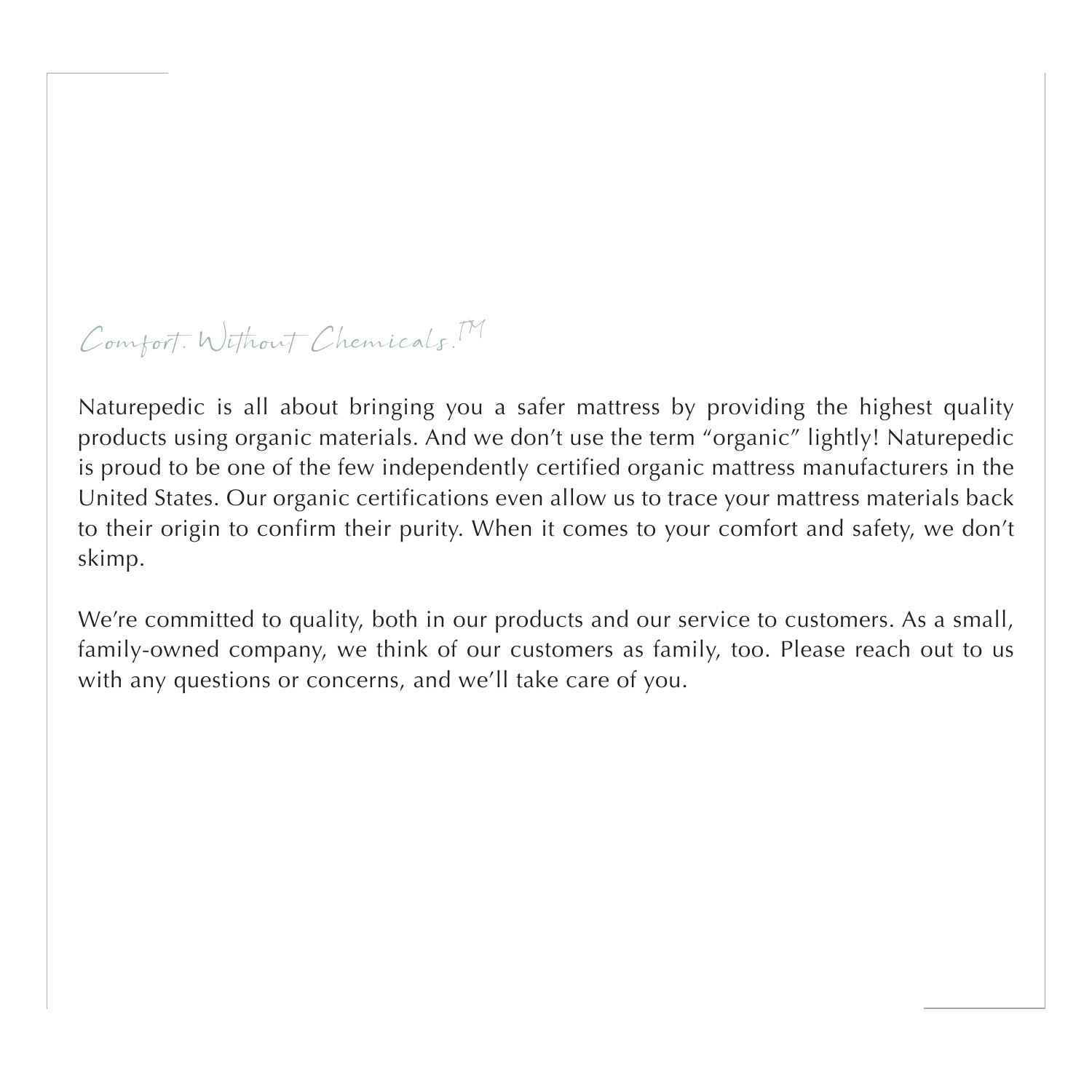### Naturepedic Halcyon Limited Warranty

**Who and what does this Warranty cover?** This Warranty is not transferable and only covers you if you are the original purchaser and owner of the Naturepedic product ("Product") and purchased it directly from Naturepedic or from an authorized dealer. Because we strongly believe in the quality, design and craftsmanship of our products, our Products are warranted against the following defects in workmanship and material for your Naturepedic Product you have purchased when used normally for its intended purpose, as follows:

- $\bullet$  A visible indentation in the mattress or topper greater than one and a half inches (1 1/2") that is not associated with an indentation or sag which results from use of an improper or unsupportive foundation or adjustable bed base. Normal wear requires that the mattress be continuously supported by a foundation or adjustable bed base with a proper bed frame sufficient to support the collective weight of the user, mattress, and foundation. Sufficient support is deemed to be a solid platform, a "bunkie board," or a slatted base, with unyielding slats thick enough to support you and the mattress. However, the slats or supports must be no more than 3" apart. If they are more spread out than that it will not provide enough support and will void your warranty. In all cases Naturepedic may decide in its sole discretion whether sufficient support was used.
- Any physical flaw in the mattress or topper that causes the latex foam to split or crack, or the encased coils to fail, despite normal usage and proper handling.
- Any manufacturing defect in the zipper assembly of the mattress.

What will Naturepedic do? If after inspection, the Product is found to be defective, we will at our option repair or replace the Product or component, if applicable, subject to the limitations and exclusions herein. Naturepedic reserves the right to substitute material or product of equal or higher quality. Repair or replacement does not extend the original period of limited warranty, nor does it constitute the beginning of a new limited warranty period.

How long does the coverage last? For purchases of a Naturepedic adult luxury mattress or foundation, this Warranty lasts for twenty (20) years from the date of purchase. The first ten (10) years are a full repair or replacement warranty. The last ten (10) years will be prorated based on a 50/5 percentage basis. Starting at the 11th year, you will receive a repair or replacement credit equal to 50% of the original purchase price. The credit will decrease by 5% each year for the following nine (9) years. If the mattress or foundation is used in a commercial facility (e.g. hotel) then this Warranty is limited to five (5) years, non-prorated.

For purchases of a Naturepedic adult luxury pillowtop, this Warranty lasts for ten (10) years from the date of purchase. The first five (5) years are a full repair or replacement warranty. The last five (5) years will be prorated based on a 50/10 percentage basis. Starting at the 6th year, you will receive a repair or replacement credit equal to 50% of the original purchase price. The credit will decrease by 10% each year for the following four (4) years. If the pillowtop is used in a commercial facility (e.g. hotel) then this Warranty is limited to three  $(3)$  years, non-prorated.

**What is not covered by this Warranty?** Every Naturepedic product is constructed individually, one at a time. As such, some degree of individualization of the finished product is an inherent part of that product. Imperfections that do not prevent reasonable continued use of the Product are not considered to be defects. The use of cleaning fluids may damage the fabric and materials in your mattress. Allowing water or other liquids to penetrate your mattress may damage the layers of upholstery, causing materials to compress. As such, we strongly recommend that your sleep system be protected with a waterproof pad to ensure that your sleep system remains in a clean and hygienic condition throughout its lifetime.

This Warranty excludes: (a) minor imperfections and slight cosmetic flaws; (b) normal wear and tear; (c) tears, stains, soiling, burns, and discoloration that occur over time; (d) dampness or mold; (e) firmness preference or a change in comfort; (f) sagging or body impressions of any dimension if the mattress is not supported by sufficient support as described above; normal body impressions not greater than 1.5" in the mattress as measured below the quilt level (settling of the fiber in the quilt is to be expected and is not considered a defect); (g) allergies and sensitivities; (h) naturally occurring aromas; and (i) Products that are purchased second hand from third parties, or Products sold as promotional items, giveaways, "as is," or "floor models."

In addition, this Warranty does not cover conditions resulting from abusive handling, misuse, or neglect, or a cause other than defective workmanship or materials, and the following, if found upon inspection, will void your Warranty: (a) damage of the mattress or foundation due to misuse or abuse; (b) any unsanitary condition; (c) burns; (d) improper or inadequate return packaging; (e) missing law label; (f) improper bed frame; (g) jumping on the Product; (h) attempting to clean the Product in an inappropriate manner; and (i) improper storage of the Product.

This Warranty does not cover shipping charges associated with returning the damaged Product or with shipping any replacement product.

ADDITIONAL LIMITATIONS. THIS WARRANTY DOES NOT COVER DAMAGES IN EXCESS OF THE PURCHASE PRICE THAT YOU PAID FOR YOUR MATTRESS. ADDITIONALLY, TO THE EXTENT PERMITTED UNDER STATE LAW, INCIDENTAL, SPECIAL, OR CONSEQUENTIAL DAMAGES ARE NOT COVERED BY THIS WARRANTY. FOR COMMERCIAL AND ALL OTHER NON-CONSUMER USE THERE ARE NO WARRANTIES BEYOND THIS WARRANTY EXPRESSLY STATED ABOVE, INCLUDING WITHOUT LIMITATION IMPLIED WARRANTIES OF MERCHANTABILITY OR FITNESS FOR ANY PARTICULAR PURPOSE, WHICH WARRANTIES ARE HEREBY SPECIFICALLY EXCLUDED. IF YOU ARE A CONSUMER WHO PURCHASED YOUR PRODUCT FOR PERSONAL, FAMILY, OR HOUSEHOLD PURPOSES, THE AFORESAID IMPLIED OR STATUTORY WARRANTIES ARE LIMITED TO THE DURATION OF THIS EXPRESS WARRANTY OR THE MINIMUM PERIOD PERMITTED BY LAW.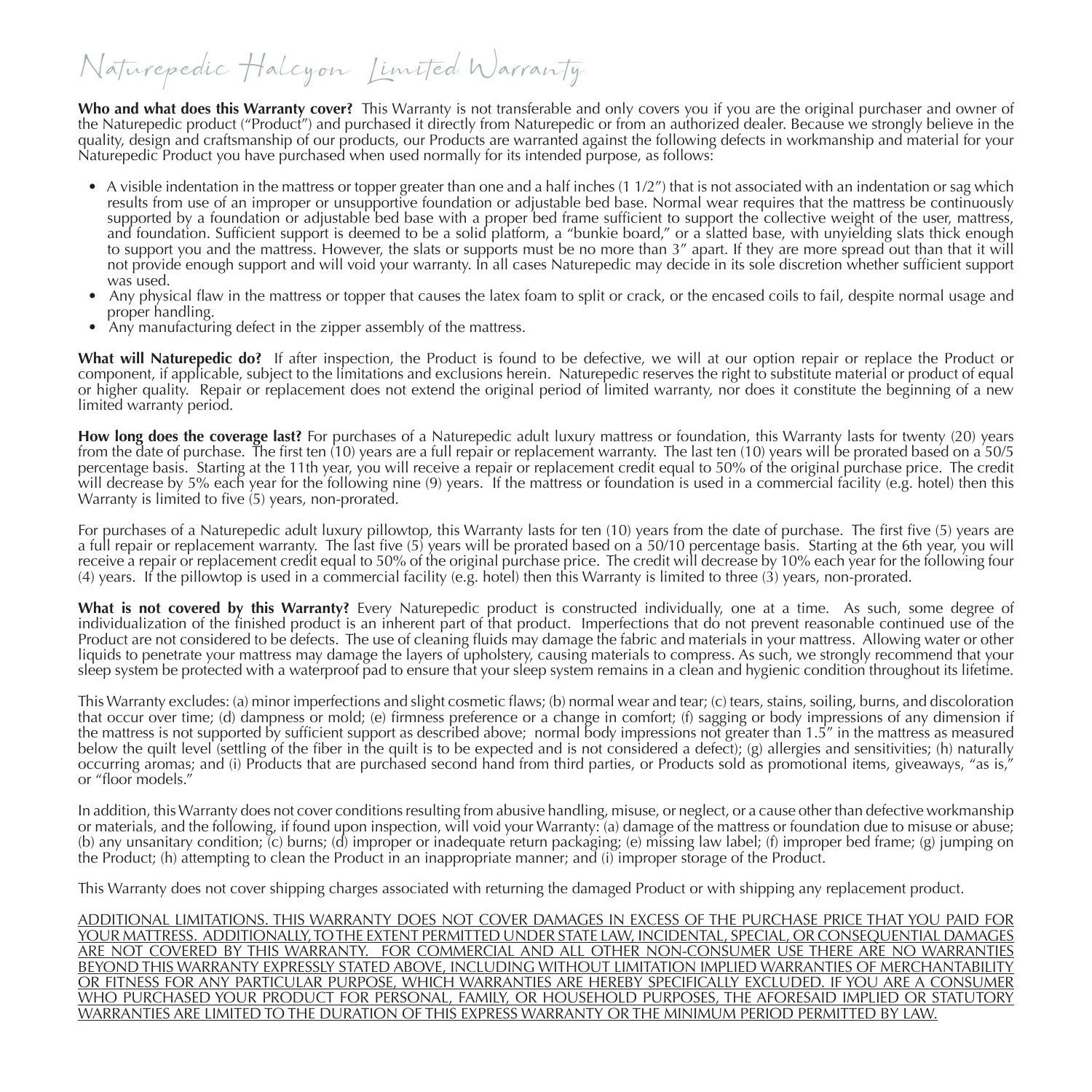**Your rights under state law:** Some states do not allow the exclusion or limitation of incidental or consequential damages in connection with the sale of consumer products, so the above limitation or exclusion of incidental or consequential damages may not apply to you. This Warranty gives you specific legal rights, and you may also have other rights that vary from state to state. Some states do not allow limitations on how long an implied warranty lasts, so the above limitation may not apply to you.

**Other terms and conditions:** Naturepedic makes no medical or health claims regarding its mattresses or other products. Allergies, discomfort, or other conditions, are not covered under this Warranty. Any questions or concerns regarding medical or health conditions should be addressed by a licensed physician.

#### **BINDING ARBITRATION NOTICE: YOU AGREE THAT DISPUTES BETWEEN YOU AND NATUREPEDIC WILL BE RESOLVED BY MANDATORY BINDING ARBITRATION AND YOU WAIVE ANY RIGHT TO PARTICIPATE IN A CLASS-ACTION LAWSUIT OR CLASS-WIDE ARBITRATION**

#### **PLEASE READ THE FOLLOWING PARAGRAPHS CAREFULLY BECAUSE THEY REQUIRE YOU TO ARBITRATE DISPUTES WITH NATUREPEDIC, AND LIMIT THE MANNER IN WHICH YOU CAN SEEK RELIEF FROM US**

**A. Applicability of Arbitration Agreement.** All claims and disputes in connection with the purchase or the use of this Product or the Warranty that cannot be resolved by mediation within 60 days after receipt of notice of dispute shall be resolved by binding arbitration on an individual basis under the terms set forth below (the "Arbitration Agreement").

**B. Mediation and Arbitration Rules.** Mediation and Arbitration shall be initiated through the American Arbitration Association ("AAA"). The AAA Mediation rules shall govern the mediation, and are available online at https://www.adr.org/Mediation. The AAA Consumer Arbitration Rules shall govern the arbitration, and are available online at http://www.adr.org/consumer or by calling the AAA at 1-800-778-7879. For all disputes in amounts less than fifteen thousand dollars (\$15,000.00), the arbitration shall be conducted by a single, neutral arbitrator, and shall be resolved through binding non-appearance-based arbitration. Any judgment on the award rendered by the arbitrator may be entered in any court of competent jurisdiction. For all disputes in amounts more than fifteen thousand dollars (\$15,000.00), the arbitration shall be conducted by a single, neutral arbitrator, and may be resolved through binding non-appearance-based arbitration, at the option of the party seeking relief. Any judgment on the award rendered by the arbitrator may be entered in any court of competent jurisdiction.

**C. Rules for Non-appearance Based Arbitration.** If non-appearance arbitration is elected as provided above, the arbitration shall be conducted by telephone, online, and/or based solely on written submissions; the specific manner shall be chosen by the party initiating the arbitration. The arbitration shall not involve any personal appearance by the parties or witnesses unless otherwise mutually agreed by the parties.

**D. Authority of the Arbitrator.** The arbitrator will decide the rights and liabilities, if any, of you and Naturepedic, and the dispute will not be consolidated with any other matters or joined with any other cases or parties. The arbitrator shall have the authority to grant motions dispositive of all or part of any claim. The arbitrator shall have the authority to award monetary damages and to grant any non-monetary remedy or relief available to an individual under applicable law, the Arbitration Rules, and the Terms. The arbitrator has the same authority to award relief on an individual basis that a judge in a court of law would have. The award of the arbitrator is final and binding upon you and Naturepedic, except for a limited right of appeal under the Federal Arbitration Act.

**E. Waiver of Jury Trial.** YOU AND NATUREPEDIC HEREBY WAIVE ANY CONSTITUTIONAL AND STATUTORY RIGHTS TO GO TO COURT AND HAVE A TRIAL IN FRONT OF A JUDGE OR A JURY, instead electing that all claims and disputes shall be resolved by arbitration under this Arbitration Agreement. Arbitration procedures are typically more limited, more efficient, and less costly than those applicable in court and are subject to very limited review by a court.

**F. Waiver of Class or Consolidated Actions.** ALL CLAIMS AND DISPUTES WITHIN THE SCOPE OF THIS ARBITRATION AGREEMENT MUST BE ARBITRATED ON AN INDIVIDUAL BASIS AND NOT ON A CLASS BASIS, OR BY PRIVATE ATTORNEY GENERAL ACTION, AND CLAIMS OF MORE THAN ONE CUSTOMER OR USER CANNOT BE ARBITRATED JOINTLY OR CONSOLIDATED WITH THOSE OF ANY OTHER CUSTOMER OR USER.

**G. Arbitration Fees.** The AAA rules will govern payment of all arbitration fees. Naturepedic will pay all arbitration fees for individual arbitration, except that for claims that are determined by the Arbitrator to be frivolous or otherwise improper, Naturepedic may recover all fees from the party that initiated the Arbitration in addition to any other remedies.

**H. Confidentiality.** No part of the procedures shall be open to the public or the media. All evidence discovered or submitted at the hearing is confidential and may not be disclosed, except by written agreement of the parties, pursuant to court order or unless required by law. Notwithstanding the foregoing, no party shall be prevented from submitting to a court of law any information necessary to enforce this Arbitration Agreement, to enforce an arbitration award, or to seek injunctive or equitable relief.

**I. Governing Law.** This Arbitration Agreement shall be governed by the laws of the State of Ohio without giving effect to any conflicts or choice of law analysis. This Arbitration Agreement governs to the extent it conflicts with The AAA Consumer Arbitration Rules.

**J. Enforceability.** If any provision of this Arbitration Agreement is found to be unenforceable, that provision will be severed, and the remainder of this Arbitration section remaining in full force and effect.

**How to make a claim under this Warranty:** In order to claim your warranty you must be able to provide the original law tags and proof of purchase (including date of purchase). To make a claim under this Warranty, email us at cs@naturepedic.com or call 1.800.91.PEDIC (1.800.917.3342 or 440.543.1483).